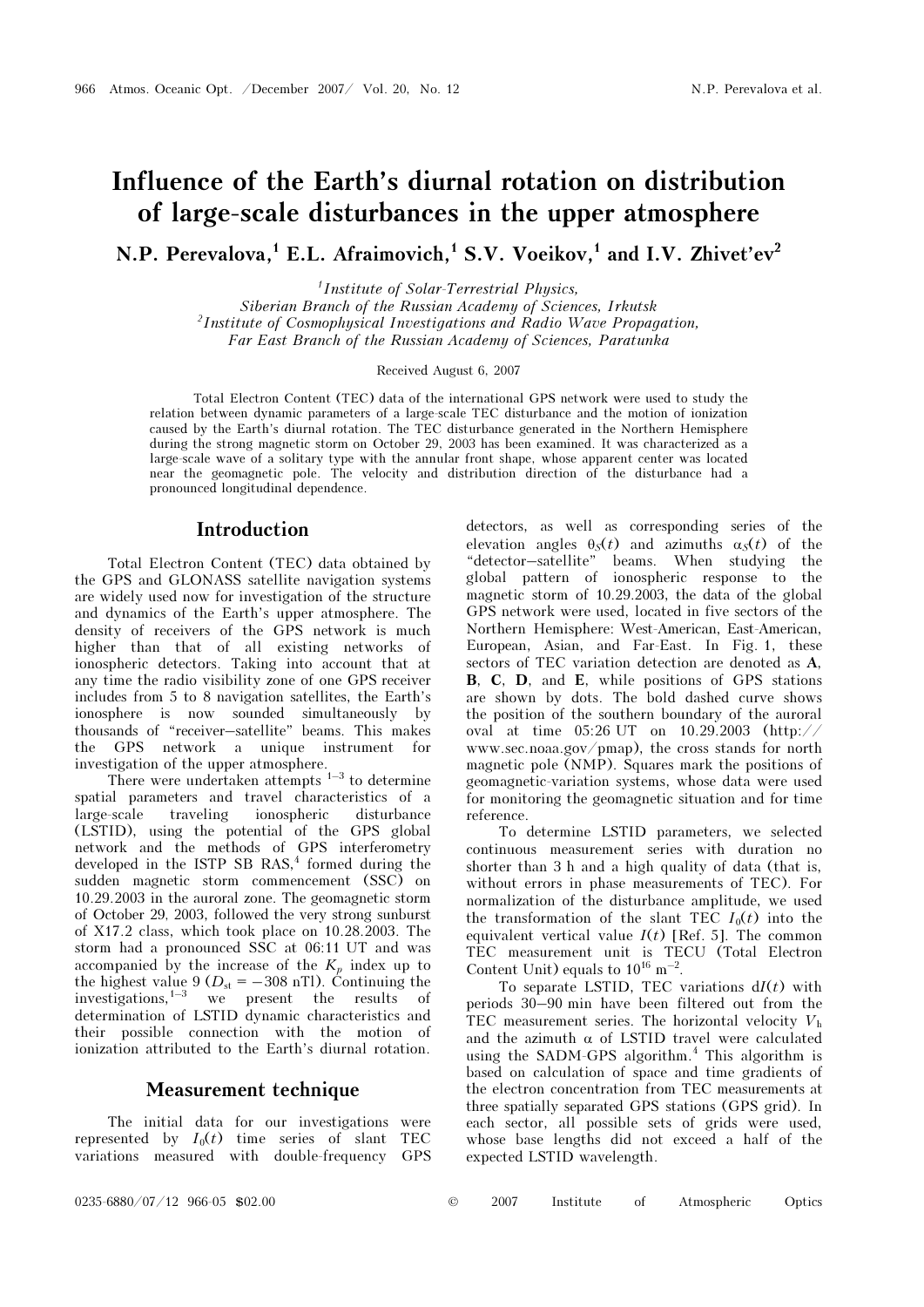

Fig. 1. Geometry of measurements during the magnetic storm of October 29, 2003.

# LSTID travel in the auroral zone

In all sectors after SSC, we observed the wavy TEC disturbance with period 40–60 min. As was found in Refs. 2 and 3, the disturbance had a character of solitary wave and an annular shape. Its center lied near the geomagnetic pole. The comparison with the data of geomagnetic-variation systems has shown that the disturbance appears during the sharp change in the time derivative of the strength of the Earth's magnetic field.

The mean values of the velocity and direction of travel of detected LSTID calculated by the SADM-GPS algorithm in each sector are shown in Fig. 1 and summarized in Table. In addition, Table presents the regional average values of the amplitude ΔI and period T of the disturbance along with the number of the processed TEC series. Bold black arrows in Fig. 1 indicate the direction of the LSTID horizontal velocity, representing approximate trajectories of disturbance distribution in different regions.

The analysis of the obtained data shows that the velocity and travel direction of the disturbance have a pronounced longitudinal dependence. The lowest velocity is recorded in the night hemisphere, which is likely connected with the low plasma density in the night ionosphere. The comparison with the data of global maps of vertical TEC (GIM, ftp:// cddisa.gsfc.nasa.gov/pub/gps/products/ionex)

confirms this assumption: the lowest TID velocity (700 m/s) was observed in the region with minimal TEC values, while the highest one  $(1600 \text{ m/s})$  was observed at the day side, where the TEC values were maximal (Fig. 2).

| ESTID parameters in unicitive sectors |     |        |                                |                  |                   |           |
|---------------------------------------|-----|--------|--------------------------------|------------------|-------------------|-----------|
|                                       |     | α, deg | $\alpha$ RMS dev., deg         | Number of series | $\Delta I$ , TECU | $T$ , min |
|                                       |     |        |                                |                  |                   |           |
| 1090                                  | 364 | 208    |                                | 120              | 0.4               | 48        |
|                                       |     |        |                                |                  |                   |           |
| 684                                   | 310 | 194    | 30                             | 80               | 1.3               | 48        |
|                                       |     |        |                                |                  |                   |           |
| 1508                                  | 540 | 259    | 46                             | 4/86             | 1.2               | 60        |
|                                       |     |        |                                |                  |                   |           |
| 1640                                  | 397 | 194    | 93                             | 7/23             | 2.2               | 54        |
|                                       |     |        |                                |                  |                   |           |
| 1013                                  | 350 | 235    | 32                             | 11               | 2.5               | 60        |
|                                       |     |        | $Vh$ , m/s $ Vh$ RMS dev., m/s |                  |                   |           |

LSTID parameters in different sectors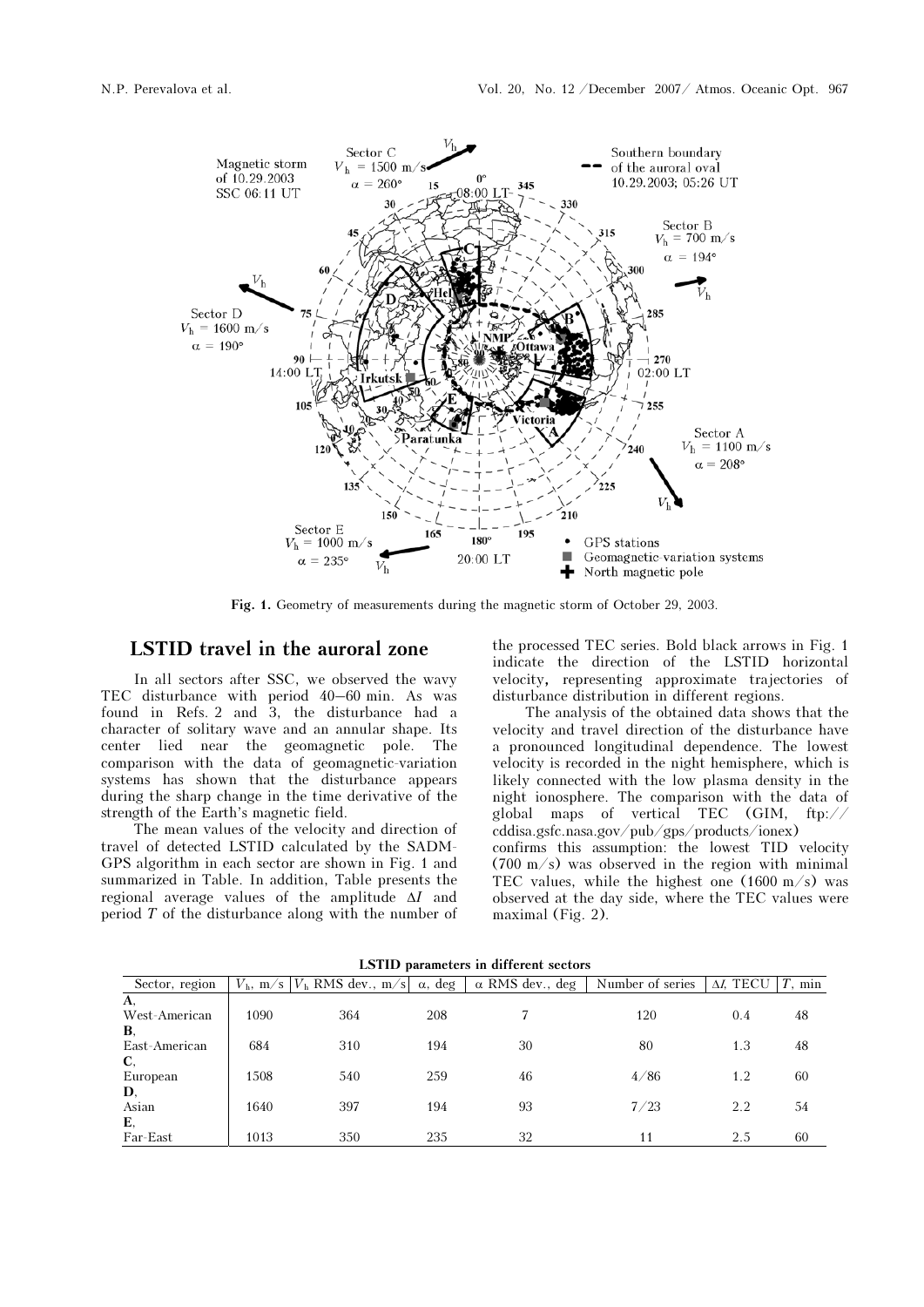

Fig. 2. Comparison of travel of TEC isolines (white arrows) with LSTID travel (black arrows along the perimeter of the figure).

Gray arrows in Fig. 2 show zonal and meridional components of the horizontal LSTID velocity.

In general, the disturbance propagates in the equatorial direction. At the same time, the effect of "swirling" of the distribution direction to the side, opposite to the direction of Earth rotation, is clearly seen. This "swirling" is caused by the significant magnitude of the zonal component of the LSTID velocity directed to the west (see Fig. 2). In morning and evening sectors, the zonal component of the velocity exceeds the meridional one. At the night and day sectors, the travel direction is close to meridional.

### Travel of TEC isolines

We have supposed that the motion of background ionization influences the character of LSTID travel. To check this hypothesis, the velocity and travel direction of TEC isolines were calculated by the GIM maps. For this purpose, five reference points were chosen on every isoline, the trajectory of their motion was traced, and the velocity was calculated. The following points were taken as reference ones: the easternmost point (with the maximal longitude  $\lambda_{\text{max}}$ ), the westernmost point (with the minimal longitude  $\lambda_{\min}$ ), the northernmost point (with the maximal latitude  $\varphi_{\text{max}}$ ), and the southernmost point (with the minimal latitude  $\varphi_{\min}$ ), as well as the centroid of the contour. The centroid coordinates (longitude  $\lambda_c$  and latitude  $\varphi_c$ ) were calculated as coordinates of the centroid of a plane figure bounded by the selected isoline<sup>6</sup>:

$$
\lambda_{\rm c} = \frac{1}{S} \int_{\lambda_{\rm min}}^{\lambda_{\rm max}} \lambda [f_1(\lambda) - f_2(\lambda)] d\lambda,
$$
  

$$
\varphi_{\rm c} = \frac{1}{2S} \int_{\lambda_{\rm min}}^{\lambda_{\rm max}} [f_1^2(\lambda) - f_2^2(\lambda)] d\lambda,
$$

where  $f_1(\lambda)$  and  $f_2(\lambda)$  are the "upper" and "lower" parts of the isoline bounded by the extreme eastern and western points; S is the area of the figure inside the isoline. For calculations, we took isolines, which crossed any meridian at no more than two points (that is, had not "tongues" and so on).

The maps of distribution of travel velocities of TEC isolines (white arrows) under calm  $(a, b)$  and disturbed  $(c, d)$  conditions are shown in Fig. 3.

The black line with arrows shows the position and travel velocities of the terminator on the Earth's surface. The velocity scale  $V = 1000$  m/s is specified by the black arrow. TEC isolines move along the parallel: the azimuth in all cases is close to 270° (rms deviation in determination of the azimuth is  $-40^{\circ}$ ). The isoline velocity depends on the latitude. At low (10–30 $\degree$ ) latitudes, it varies from 350 to 600 m/s, and at latitudes of 60–75° it decreases to 50– 100 m/s. The terminator velocity changes analogously: it is  $463 \text{ m/s}$  at the equator and  $100 \text{ m/s}$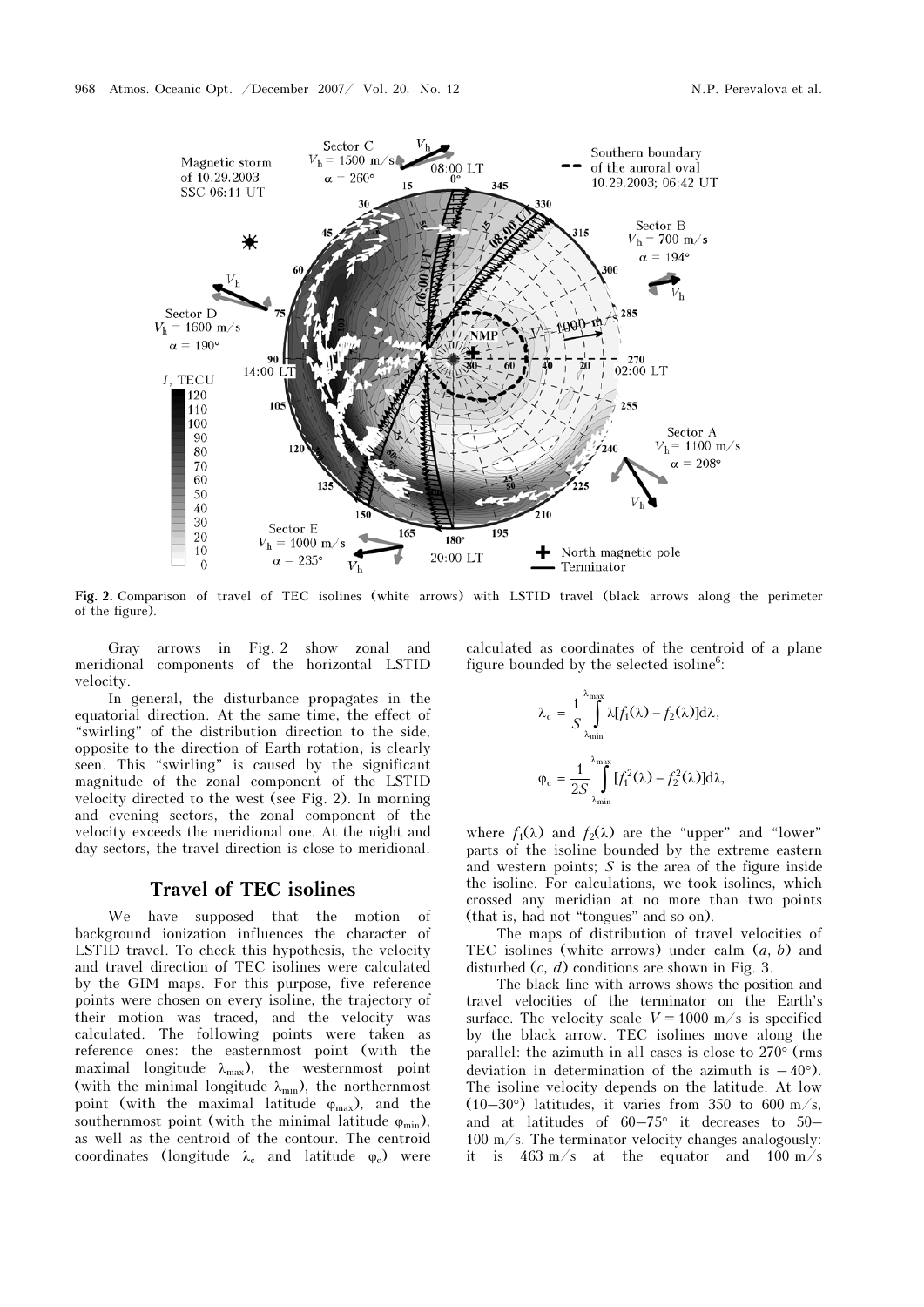

Fig. 3. Motion of TEC isolines (white arrows) under calm  $(a, b)$  and disturbed  $(c, d)$  conditions.

at a latitude of 77.5°. No marked differences have been found in the character of motion of TEC isolines in the calm day of 10.23.2003 and during the storm of 10.29.2003. Only insignificant (about 30%) increase in the absolute value of velocity was observed in low latitudes during the storm. Thus, according to our calculations, the displacement of TEC isolines is determined by the diurnal rotation of the Earth.

# Results and discussion

Deflection of LSTIDs formed as a result of geomagnetic storms from the equatorial direction was noticed many time. The "swirling" of the LSTID wave front to the west was detected when investigating the effects of the magnetic storm on September 25, 1998, from the data of a network of North-American stations.<sup>4</sup> The direction of the wave vector changed along the wave front from 245° at a longitude of 16:00 LT to 177° at a longitude of 19:00 LT. The closer to the night local time, the closer to equatorial direction was the travel direction. In addition, Ref. 4 reported the observation of a large-scale TEC disturbance in the Southern Hemisphere, which traveled generally to the equator, but with significant (about 30°) deflection to the west. These results are in complete agreement with the data obtained in this work.

All papers presenting numerical values of the LSTID azimuth mention the azimuth deflection by  $10-20^\circ$  to the west.<sup>7–10</sup> Most authors attribute this effect to the action of the Coriolis force on<br>propagation of acoustic-gravity waves in the propagation of acoustic-gravity waves in the atmosphere. A quite different mechanism was supposed in Ref. 11. According to Ref. 11, "swirling" of the LSTID front is a result of intense plasma flows